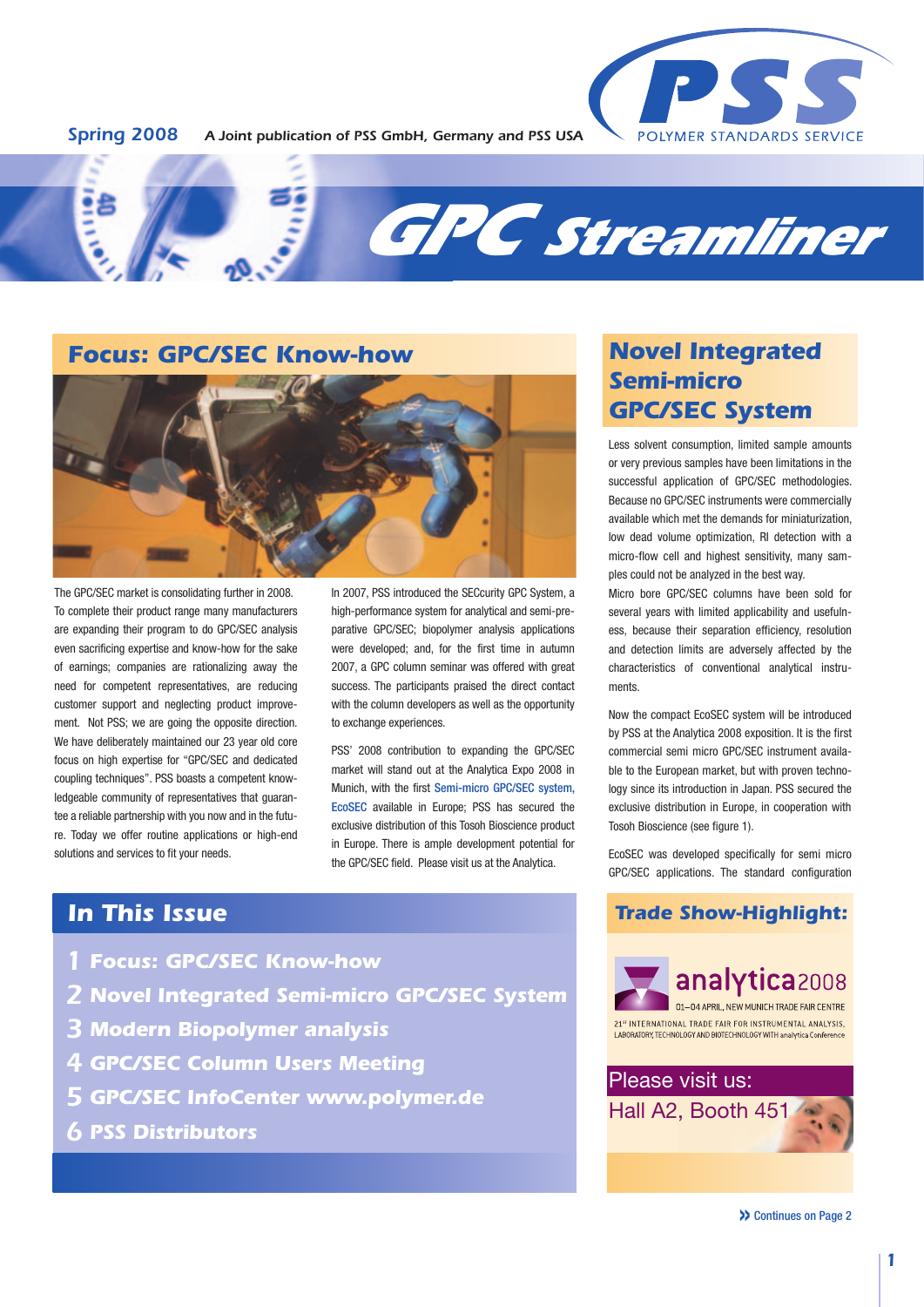# **Novel Integrated Semi-micro GPC/SEC System**



includes pump, autosampler, thermostated column compartment and an integrated RI detector. Salient technical features are the thermostat-controlled pumps to guarantee constant steady flows and the highly sensitive dual flow RI detector with ultimate baseline stability. Additional optional elements may be integrated to the configuration, i.e., UV detector, a column switching valve and molar mass sensitive detectors like the PSS ETA2010 viscometer or the PSS SLD7000 multi-angle light scattering detector.

The semi micro GPC/SEC is a highly attractive unit especially for applications with limited sample amounts (biopolymers) or those which require expensive solvents (like HFIP); the solvent consumption is extremely low. The system can however also be used for analytical work which makes it even more attractive. Easily transfer of existing methods to the semi micro scale is simple by switching to the PSS micro bore columns.

Tosoh decided to ship each EcoSEC unit with the widely used PSS WinGPC Unity software for ease of use and versatility. PSS incorporated the EcoSEC instrument control into the WinGPC Unity SystemPilot software module (see figure 2) which allows seemless integration of the EcoSEC system with existing systems.

### Interested? See the EcoSEC at Analytica 2008 in Munich. (PSS booth 451, Hall A2).

PSS has specialized and is known for their expertise regarding Gel Permeation Chromatography (GPC/SEC), the recognized method to determine the molar mass distribution of synthetic polymers and biopolymers. 20+ years of growing GPC/SEC expertise and innovation hold PSS outstanding reputation and leadership to foresee and put in place advanced solutions that move forward the study of macromolecules.

#### Author:

Dr. Martina Adler Tel.: +49-(0)6131-96239-42 E-Mail: MAdler@polymer.de



| <b>nstrument No: 1</b>          |       |                 |       |                            |                            |                                     |               |
|---------------------------------|-------|-----------------|-------|----------------------------|----------------------------|-------------------------------------|---------------|
| <b>Pump: Ready</b>              |       |                 |       |                            | <b>Autosampler: Ready</b>  |                                     |               |
|                                 | Act   | Set             | Act   | Set                        | Act                        | $-5$ et                             |               |
| Flow rate [m/min]               | 0.35  | 0.35            |       |                            |                            |                                     |               |
| Premise [bar]                   | 4.9   | 100 max<br>mars | 16.8  | 100 max<br><b>FIRST</b>    | Draw Speed:                | 100                                 |               |
|                                 |       |                 |       |                            | Detaut Interval [min]      | 10<br>20                            |               |
| End Action                      |       |                 |       |                            | Detaut Insect Vol. [al]    |                                     |               |
| F Pump off F Flowage (mid-min). |       |                 | 10.01 | Pump on/off                |                            |                                     |               |
|                                 |       |                 |       |                            |                            |                                     |               |
| <b>Column Compartment Ready</b> |       |                 |       |                            |                            |                                     |               |
| Temperature ['C] 40             | Act   | Set<br>40       |       | At power on turn heater on | End Action<br>F Heater off |                                     | Heater on/off |
| <b>UV Detector: Ready</b>       |       |                 |       |                            |                            | <b>RI Detector Ready</b>            |               |
|                                 | Act.  | Set             |       |                            | 1 sticker                  | Act                                 | Set           |
| Wavelength [rm]                 | 254   | 34              |       |                            |                            | Temperature ["C]<br>an <sup>1</sup> | 40            |
|                                 |       |                 |       |                            |                            | $-0.308$                            |               |
| Signal                          | 0.141 |                 |       |                            |                            | Signal                              |               |
| End Action                      |       | Man Zero        |       |                            | ÷.                         |                                     | Man Zero      |

#### *Fig. 2: Integrated system control out of the WinGPC Unity software*

# **Announcements**

# **Increased capacity fosters particle size classification service**

In response to the high demand on carrier material, PSS has installed a highly modern, computer-controlled multi process classification instrument for the stationary phase gels. This instrument effectively increases throughput of narrow particle size distribution about 15 times, and places PSS is in the position to offer a gel classification service. Moreover, with this acquisition PSS can be more responsive to customer demands for specific carrier materials, and sustain increased growth on column technology development and production in the future.



### **REACH: Polymer or monomer?**

Under REACH requirements, it is necessary to document the polymeric character of a substance. Per definition, a polymer is a material features a sequence of minimum three monomer units linked with covalent bonds (3 plus 1 rule). Furthermore, not any one molar mass species in a homogenous mixture can exceed 50 %.

An established analytical method for the determination of a polymeric substance and therefore for the evaluation of the "polymeric status" is the size exclusion chromatography (GPC/SEC), which is also favored in the REACH guidelines.

PSS offers this analytical service. GPC/SEC measurements are carried out in our service laboratories, normally done according DIN/EN guidelines or OECD rules. In the scope of work you receive an analysis report and the documentation

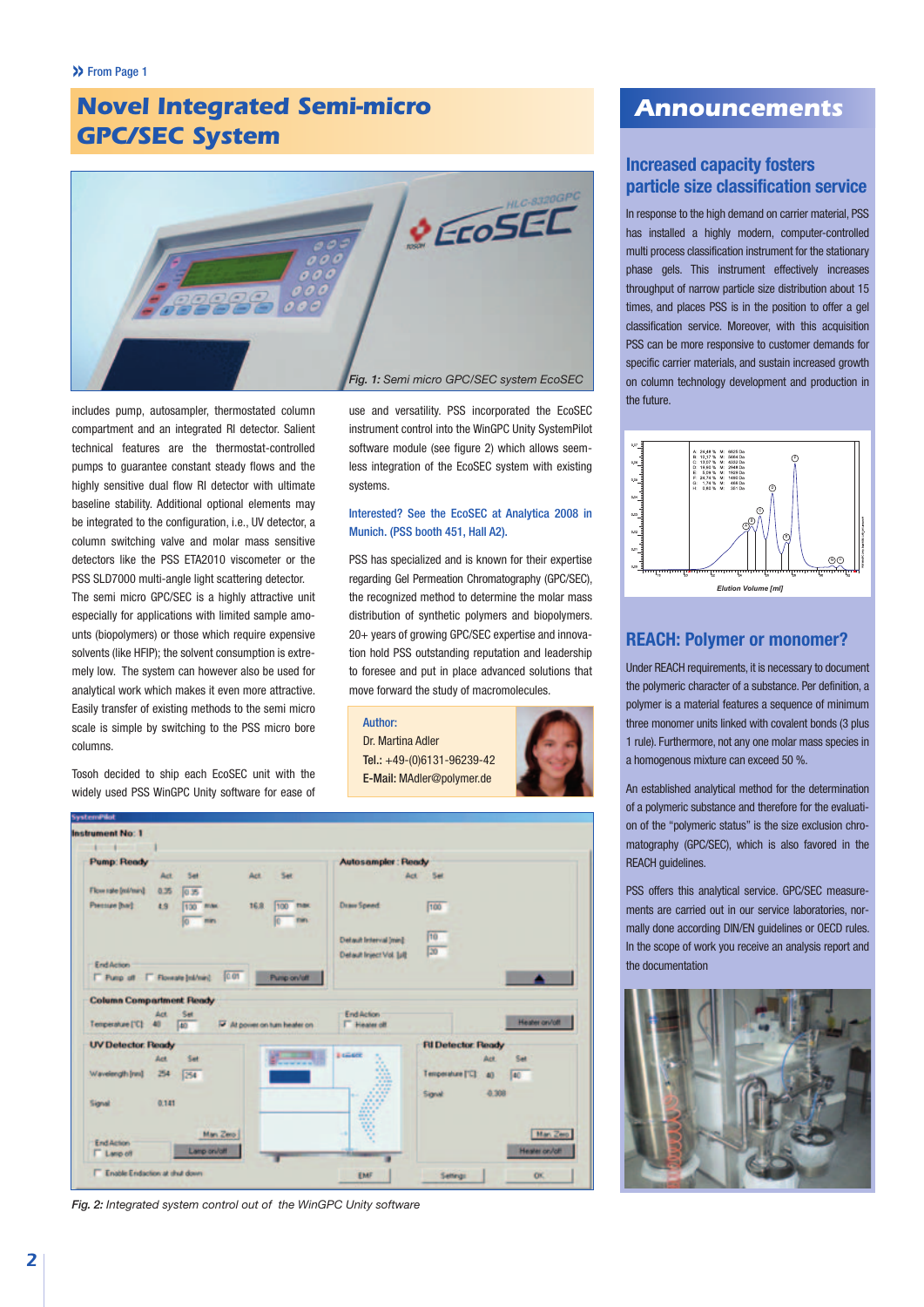# **Modern Biopolymer analysis and all analysis in the set of the set of the set of the set of the set of the set of the set of the set of the set of the set of the set of the set of the set of the set of the set of the set o**

More and more in our every-day lives people are confronted with new products and properties within the biopolymer world, the world of polysaccharides, proteins, peptides, etc. The work with these molecules lay in the borderline between biology and polymer chemistry: The challenge of understanding and controlling the structure-property-relationships of biopolymers has a bearing on the application of macromolecular analysis with GPC/SEC and GPC/SEC-coupling methods, which are recognized for molecular analysis in polymer science.

GPC/SEC is an established and promising method for molecular investigation of macromolecules concerning dimensions/topology, structure, composition and molar mass (molecular weight), provided that a GPC separation phase optimized for their properties successfully achieve the separation.

PSS fosters the investigation of Biopolymers with the development of modern separation phases to study the full gamut of biopolymer compounds: Polyanions: hyaluronic acid, lignin, lignin sulfonates Neutral polymers: cellulose, starch, starch derivatives,

dextrans and other polysaccharides Biodegradable polymers: polylactides

The broad diversity of bio-polymers mandates separate GPC columns available for aqueous or organic eluents, which cover the full molar mass range from lowmolecular to ultra-high molecular size.

Amylose and amylopectin are examples of high molar mass biopolymers; these may be separated on PSS SUPREMA columns up to > 10 000 000 Da.

Proteins demand a maximum resolution on a narrow range of molar mass, e. g. to separate monomers from dimers and trimers. For this application PSS PROTEE-MA columns are best suited.

Biodegradable biopolymers like polylactides are soluble only in halogenated organic solvents like chloroform or trifluoroethanol because of their semicrystalline character. For this reason they are separated on special functionalized silica columns (PSS PFG).

Sometimes any one concentration detector is not sufficient to characterize all the separated products. In those cases coupling of GPC/SEC with molar mass sensitive detectors, like MALLS detector PSS SLD7000 or online-viscometer PSS ETA2010, allows the determination of the "real" molar mass, structure (degree of branching, stiff rods, rigid globes/balls) and dimensions (hydrodynamic volume or radius of gyration) of the polymer in solution.

The GPC-MALLS coupling set-up permits the straight forward determination of all important protein parameters, including the quantification of associates.



*Fig. 1: Results of protein analytics with GPC-MALLS coupling.*

Another example of GPC biopolymer-analysis is the hyaluronic acid. Hyaluronic acid is a glycosaminoglycan an important component of the epithelium (greatly hygroscopic) and of the synovial fluid (thixotropic property).

PSS has developed a reproducible and robust method for GPC analysis of hyaluronic acid in water with PSS SUPREMA columns (Fig. 2).

Hyaluronic acids from human or streptococcus origin have different peak profiles and UV/RI ratios. The two hyaluronic acids can be differentiated by overlay of the two GPC curves.



*Fig. 2: GPC analysis of hyaluronic acids on PSS SUPREMA columns: human: A(UV/RI) = 0.396 V/mL; streptococcus: A(UV/RI) = 0.046 V/mL.*

These two examples illustrate that PSS is well positioned for new challenges in biopolymer analytics. With our customers in mind, we continue to foresee and develop effective concepts and solutions for tomorrow's challenges.

Dr. Thorsten Hofe Tel.: +49-(0)6131-96239-60 E-Mail: THofe@polymer.de



# **WinGPC Unity SystemPilot Module**

The new WinGPC module SystemPilot adds comprehensive and convenient system control e.g. for Agilent 1100 and 1200 series to the overall functionality. The module fits seamlessly in any existing single workstation, network or server installation. Mixed configurations, with instruments or detectors from other vendors, are fully supported to allow one data system for all GPC/SEC applications in the lab.

The SystemPilot provides all important functions for traceability of measurements and for documentation of system performance. Full compliance for recorded data and for controlled access to the SystemPilot is achieved with the optional WinGPC Unity module Compliance Pack. User levels can be defined there to restrict SystemPilot functionality to certain user groups.

Part number: 400-1010



# **Support for GPC/SEC columns**

PSS offers widespread range of support options to column customers: phone or email column troubleshooting, column check service, column selection service and complete method development.

The column check service consists on testing the column plate number, asymmetry, resolution, and when necessary cleaning, repair and issue of a new quality certificate. For irreparable column, PSS offers a cost-effective refill service.

PSS also offers a column selection service, where customer samples are tested in plausible column materials. The customer receives a report with column recommendation.

For the method development builds on the column selection service. The report includes validation, reproducibility test and optimization

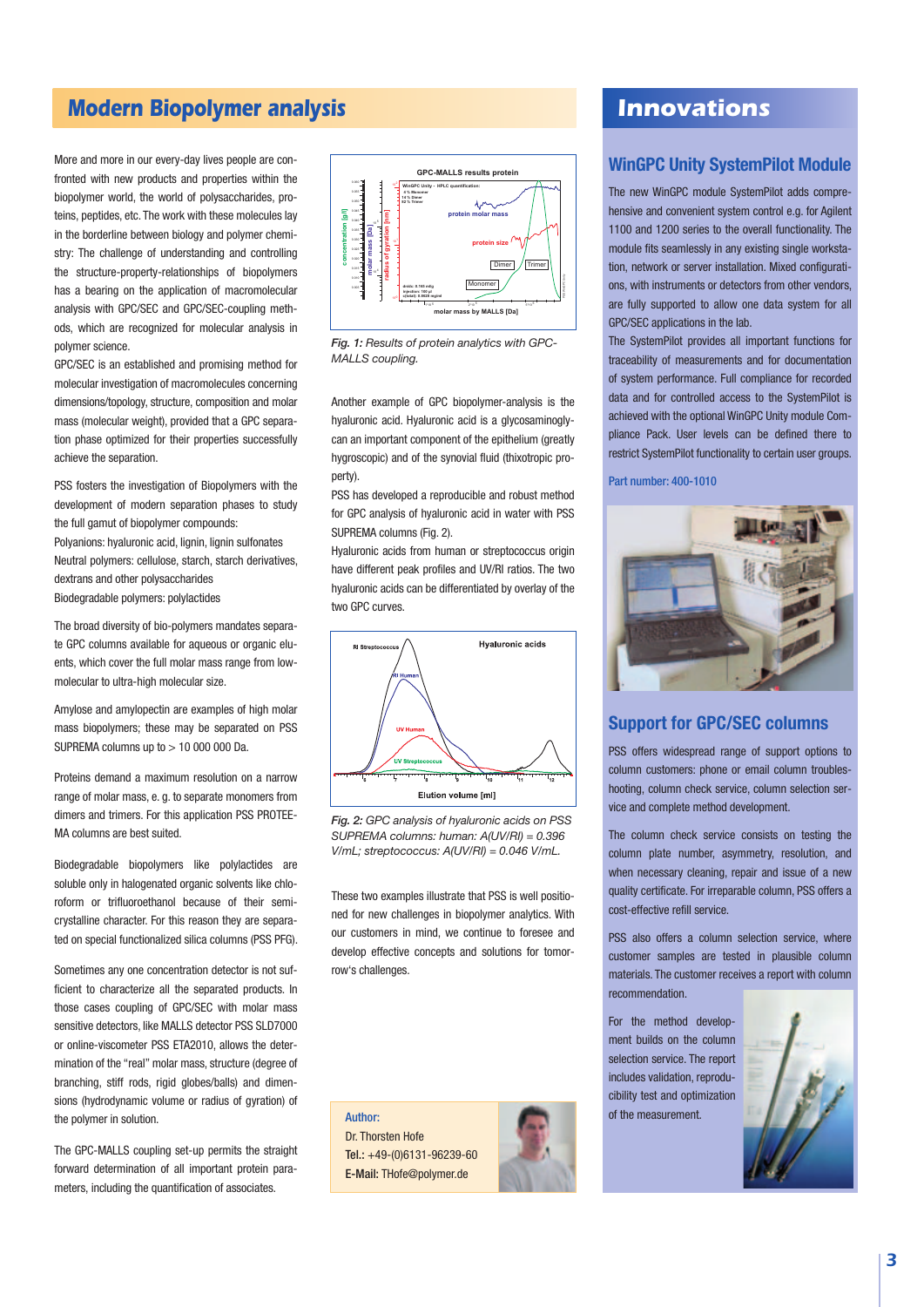# **GPC/SEC Column Selection and Method Development Column Users Meeting**



The first PSS GPC/SEC seminar on column selection and method development took place in Mainz, on 13. November 2007

40 participants from Germany, Austria and Switzerland took the opportunity for interactive knowledge exchange with other users and the GPC/SEC specialists from PSS.

Some of our GPC/SEC users motivated us to arrange such a dedicated meeting. There was a massive response for the seminar; So much that we had to turn down some users with the promise to schedule another seminar at a later date. We will keep you informed.

The seminar was lead by Dr. Thorsten Hofe, head of the PSS column production, and Dr. Günter Reinhold, responsible for the development of new GPC/SECseparation materials at PSS.

Initially, all the steps for the production of a GPC/SEC column were presented: from the gel synthesis (che-



*Fig. 2: GPC/SEC column user meeting 2007*

mical, physical and technical) with the different re quire ments for the separation materials over the purification and testing of the materials to the pack ing of the columns with subsequent individual quality control.

Strategies for method development were presented (see Fig. 1) and the discussion included general problems and questions like how to avoid interaction between the sample and the column material and how to check the column mismatch.

The lectures reviewed special applications like protein separation, GPC light scattering coupling and fast GPC with PSS HighSpeed columns.

The afternoon workshops were specific for either organic or aqueous applications; the aspects were discussed in more depth with practical examples.

The very positive feedback from participants showed, that this seminar was wished by many people and that PSS pursuit of modern, effective and new high-tech carrier materials corresponds to the requirements of users.

PSS thanks all participants for the active attendance and the lively discussion.

We look forward to seeing you at the 2009 GPC/SEC column user meeting in Mainz, Germany.

Author: Thomas Fickinger Tel.: +49-(0)6131-96239-31 E-Mail: TFickinger@polymer.de



# **Upcoming events**

## **GPC Training courses in Mainz, Germany**

#### 09. – 10.10.2008

The GPC Theory and Praxis takes place in Mainz, Germany; it provides theoretical lectures and practical sessions for modern analysis of macromolecules using gel permeation chromatography (GPC), also known as size exclusion chromatography (SEC). It covers the fundamental aspects of the separation technique, with a balanced view of both, the advantages and limitations of GPC/SEC (stand-alone or hyphenated with light scattering, viscometry, and other techniques). It equips you to produce and analyze data; to qualify the condition of the analytical system and the separation columns; to optimize the application conditions and the work flow in the lab. You will receive practical advice to get reproducible and accurate separations. The number of participants is limited to a maximum of 5 people per instructor. You may choose to a group working with aqueous or organic solvents and with beginners or advanced users.

# **WinGPC User Meeting in Mainz, Germany**

08.10.2008

Lectures and workshops This seminar is free of charge

# **Shows and Exhibits**

## 01.04. – 04.04.2008

Analytica 2008; München Please visit PSS Booth #451 in Hall A2, 03.04.2008: 3 pm – 3.30 pm; Hall A3 Speaker: Peter Kilz: "Micro Separations utilizing a novel integrated GPC/SEC system" Forum "Innovations & Technology"; Block "Instrumentelle Analytik"

#### 17.08.-21.08.2008

ACS Fall Meeting; Philadelphia, USA Please visit PSS Booth #1834

#### 14.09. – 17.09.2008

2nd International Conference on Polyolefin Characterization; Valencia/Spain

#### **Publisher:**

PSS Polymer Standards Service GmbH Postfach 3368 • D-55023 Mainz • Germany Tel.: +49 (0)6131-96239-0 Fax: +49 (0)6131-96239-11 E-Mail: info@polymer.de Web: www.polymer.de

PSS Polymer Standards Service-USA, Inc 43 Jefferson Blvd. Ste 3 Warwick, RI 02888 · USA Tel.: +1-401-780-8884<br>Fax: +1-401-780-8824  $+1-401-780-8824$ E-Mail: pssusa@polymer.de Web: www. pssgpcshop.com

#### **Layout and Graphics:**

odd gmbh grafische betriebe • www.odd.de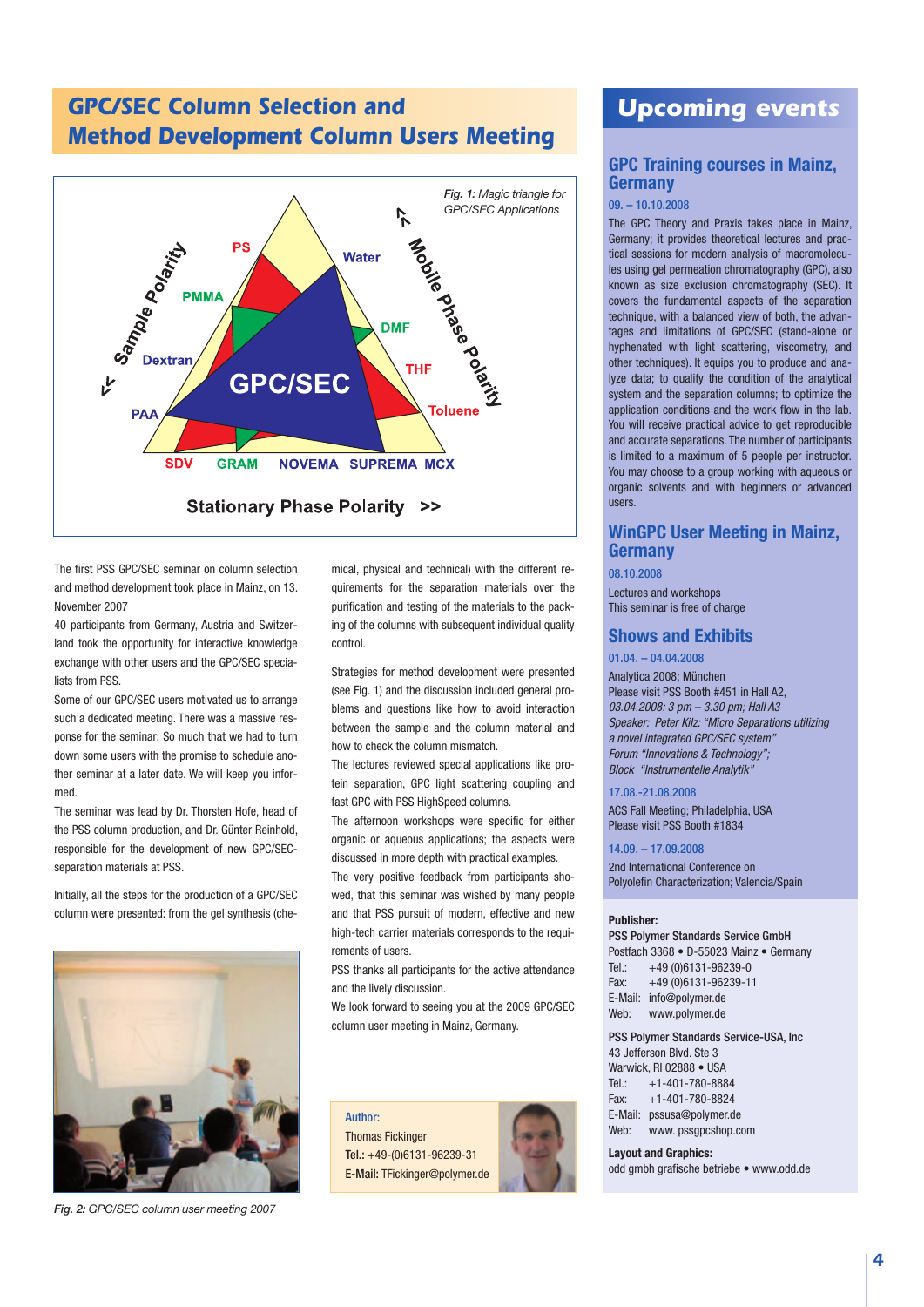# **GPC/SEC InfoCenter www.polymer.de Total Makeover**



In November 2007, a fresh new format for the PSS homepage went online, to provide an easy to navigate fully searchable GPC/SEC information resource, showing PSS' solemn commitment to the success of macromolecular liquid chromatographers. The comprehensive Products section covers every ma terial need

- Polymer standards, kits, special polymers With Certificates and MSDS
- GPC/SEC Columns With specification, calibration curves and separation range
- Software for GPC/SEC and pore size determination With modules and expandability
- GPC/SEC systems and molar mass sensitive detectors From simple GPC/SEC instruments to fully validated turnkey systems
- Contract analysis (for polymer testing) From molar mass determination to a complete product deformulation
- GPC/SEC courses and support Theory and practice GPC course, maintenance contract, software support.

PSS' unrivaled expertise is evident through the Services tab, which features (but is not limited to) column selection, method development, contract analysis and the highly successful PSS GPC/SEC training courses. Visit www.polymer.de; you may get a solution to the GPC/SEC challenges.

The brand new Solutions tab shows products and tools to apply the theoretical concepts of GPC/SEC tasks, like molar mass determination, copolymer ana-



lysis, 2-dimensional chromatography, membrane characterization and HighSpeed GPC/SEC. Furthermore you can find validated system solutions, to work under regulatory guidelines: FDA, ICH and GxP.

The InfoCenter offers GPC/SEC tips&tricks and practical advice for daily use.

Registered users of the free PSS NetCommunity will enjoy the ability to download fully detailed application notes with measuring parameters, and articles with method information, theoretical background, GPC/SEC tips&tricks and WinGPC applications; all is accessible through the PSS publication database. The PSS column application database helps you search for appropriate column material and column set(s) for specific applications.

Visit www.polymer.de



# **Application**

# **GPC/SEC analysis of Mono-, Di-, Tri-acylglyceride and Glycerol according to European Pharmacopoeia1)**

Mono-, Di-, Triacylglyceride are widely used as emulsifiers in food and pharmaceutical industries. Some paints and adhesives may also contain different glyceride samples.

For pharmaceutical industry quality control, the European Pharmacopoeia (Ph. Eur. 2000) has the specific procedure used herein to determine the contents of Mono-, Di-, Tri-acylglyceride and Glycerol.

#### Sample preparation

Each sample is dissolved in 5 ml THF to a homogeneous solution (concentration below).

#### Experimental according to Ph. Eur. 2000

SEC/GPC analysis was performed on a SECcurity GPC1200 System, under the following analytical conditions:

| Sample:                       | Mixture of Mono-, Di-, Tri-acyl-    |
|-------------------------------|-------------------------------------|
|                               | glyceride and Glycerol              |
| Column:                       | PSS SDV, 5 µm, 100 Å,               |
|                               | $8 \times 600$ mm + precolumn       |
| Solvent:                      | <b>THF</b>                          |
| Flow-rate:                    | 1 ml $/$ min                        |
| <b>Calibration standards:</b> | $0.5$ g/l, 1 g/l, 2 g/l 4g/l        |
|                               | <b>Glycerol reference solutions</b> |
| Concentration:                | $40$ g/l                            |
| Inject volume:                | $40 \mu$                            |
| Detector:                     | R <sub>l</sub>                      |
| Data acquisition:             | <b>PSS WinGPC Unity</b>             |
| Sample Concentration: 5.0 g/l |                                     |
| Injection volume:             | $20 \mu$                            |
| Temperature:                  | $25^{\circ}$ C                      |
|                               |                                     |



*Fig. 1: Technical sample of a Glyceride mixture*

### Results and Conclusion

The content of Glycerol is based on a Glycerol reference solution calibration curve. Various Glycerol concentrations where injected and the correlated areas and peak heights are calculated. The content of Mono-, Di-, Tri-acylglyceride and Glycerol is calculated by a normalization process, relative to the calculated Glycerol content.

1) *European Pharmacopoeia, 495, page 882 ff*